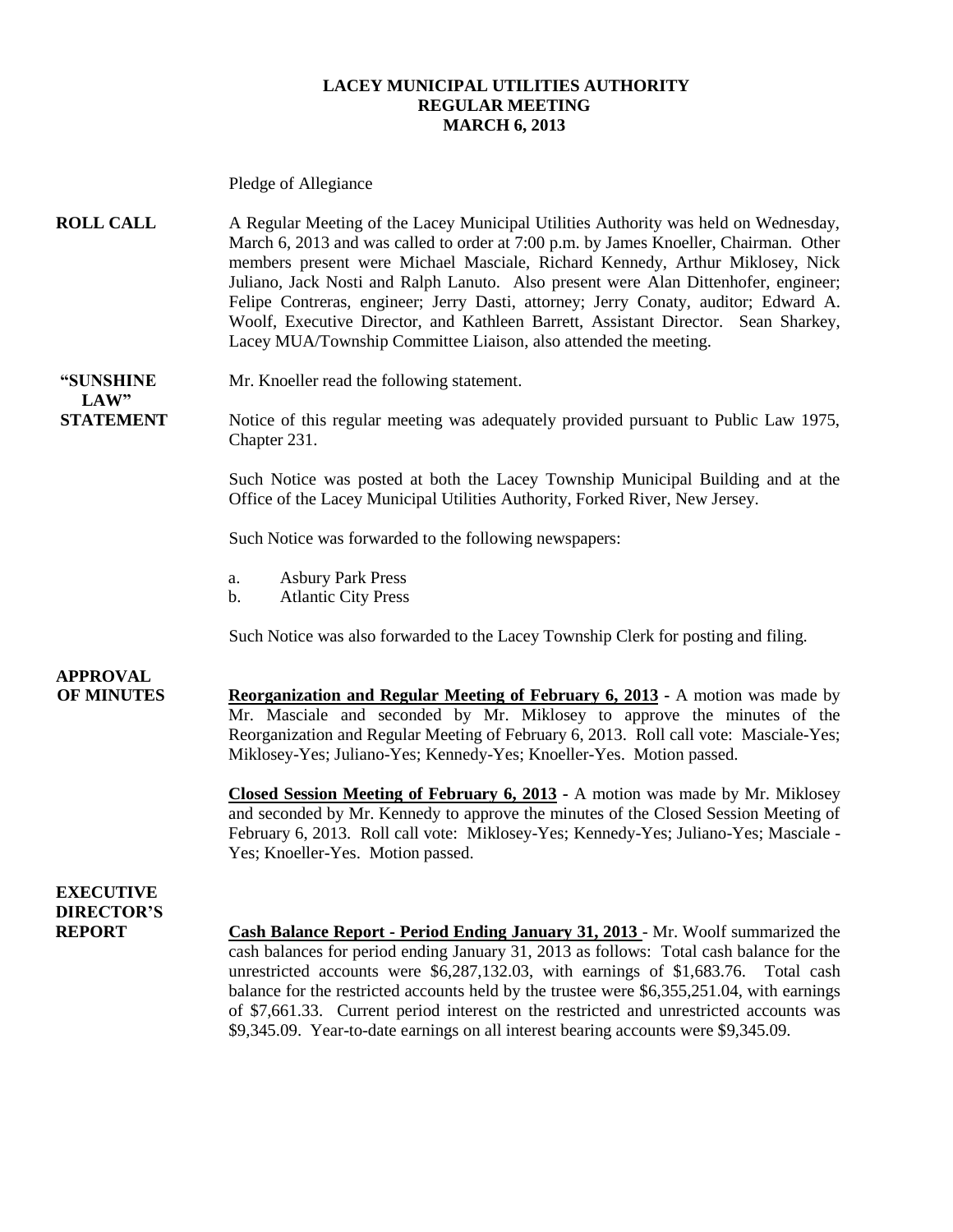**Sprint Spectrum** – Mr. Woolf reported Sector Site had submitted a document to be executed requesting permission to install underground cable and replace equipment at the Hill Street site. Mr. Dasti informed Mr. Woolf the document was acceptable to sign.

**Resolution 2013-24 – Amend and Supplement Rules and Regulations – Termination of Service Due to Non-Payment** – Mr. Woolf stated at the last meeting there was discussion on ways to increase the Authority's cash flow. One option was a water-shut off policy for consideration. Mr. Knoeller outlined points and procedures outlined in the Resolution. He stated implementation of the procedure is contingent upon administration customizing the computer software.

Mr. Knoeller stated customers would be notified by mail, as well as a "door-knocker" placed on their door informing them their water would be shut off in the next 10-15 days if they do not pay their utility bill. Mr. Nosti stated the \$50.00 shut-off fee is reasonable.

Mr. Masciale asked why is there no tax lien involved with other public utilities such as New Jersey Natural Gas and JCP&L, and there is for the LMUA. Mr. Dasti stated since the Authority is a governmental entity the State Statute allows it.

Mr. Knoeller stated to avoid meter-tampering, a locking curb box cap would be put on the curb box. Mr. Nosti stated the fine should be substantial if a customer was to tamper with the meter.

Mr. Kennedy asked if customers would be notified in advance of the shut-off policy. Mr. Knoeller stated advanced notification would be provided through various methods such as a billing stuffer, newspaper, Channel 21, LMUA website, as well as providing the Township with the information to be read at the next Township meeting. The Township should also have the information on their website.

Mr. Knoeller asked Ms. Barrett how long would it take for the policy to be implemented. Ms. Barrett stated at least by July 1<sup>st</sup>.

Ms. Barrett asked about the minimum amount for a shut off. Mr. Woolf recommended \$100.00. The Board concurred. Mr. Knoeller stated anything over \$100.00 the customer would get notified of a water shut-off.

On recommendation by the executive director, a motion was made by Mr. Miklosey and seconded by Mr. Masciale to adopt *Resolution 2013-24, Resolution of the Lacey Municipal Utilities Authority, County of Ocean, State of New Jersey, Amending and Supplementing the Authority's Rules and Regulations to Provide for Termination of Service Due to Non-Payment.* Roll call vote: Miklosey-Yes; Masciale-Yes; Juliano-Yes; Kennedy-Yes; Knoeller-Yes. Motion passed.

**Electrical Repair and Maintenance Service Contract** – Mr. Woolf requested authorization to advertise and receive bids for Electrical Repair and Maintenance Service Contract. A motion was made by Mr. Kennedy and seconded by Mr. Miklosey authorizing executive director to advertise and receive bids for Electrical Repair and Maintenance Service Contract. Roll call vote: Kennedy-Yes; Miklosey-Yes; Juliano-Yes; Masciale-Yes; Knoeller-Yes. Motion passed.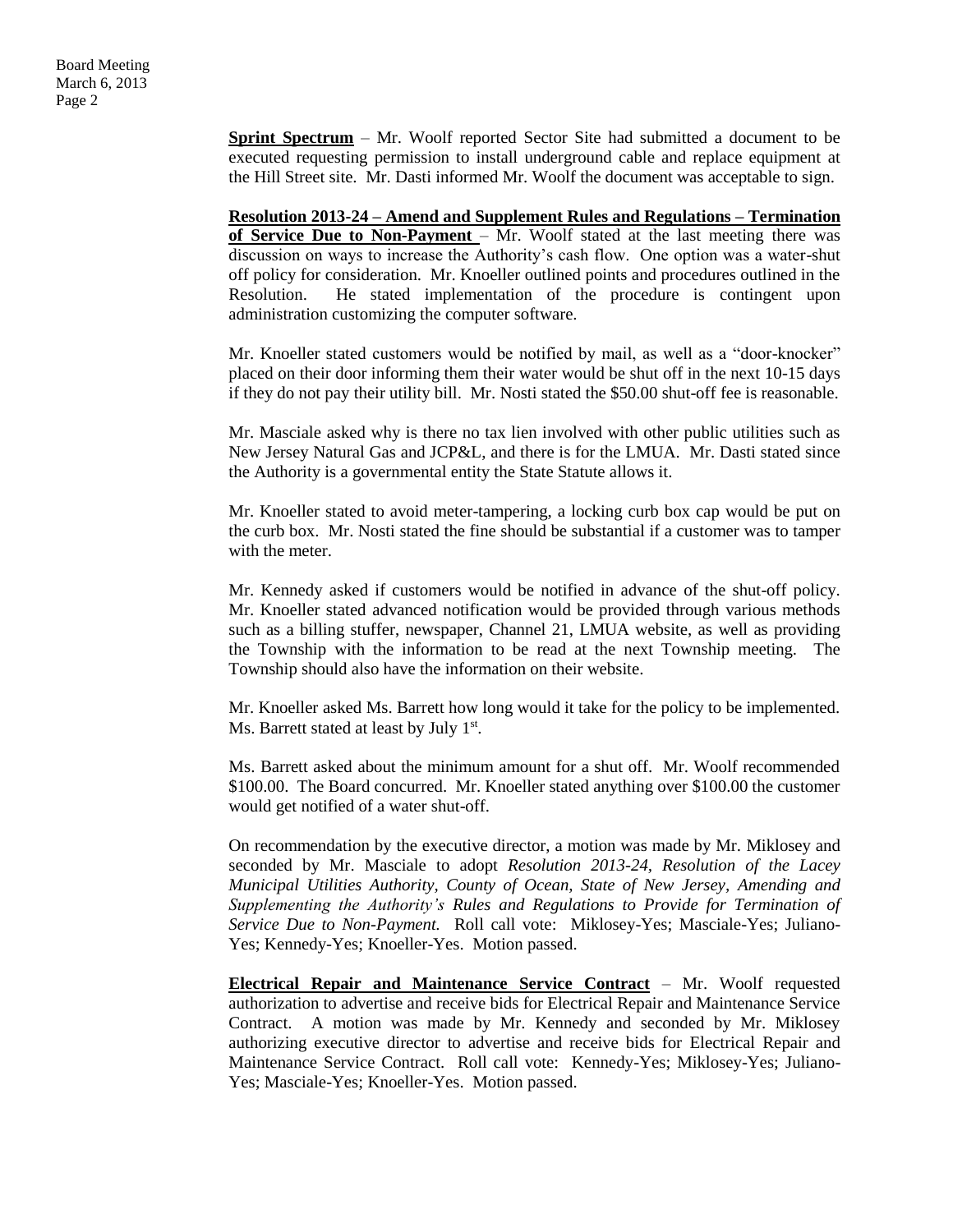**LMUA Website** - Mr. Woolf reported the Authority is in the process of creating a LMUA website. He explained the Local Finance Board is requesting that certain documentation must be available on a website such as audit and budget information.

**Safety Award** - Mr. Woolf stated the Authority received a one-year loss time accident free award from the New Jersey Joint Insurance Fund. He thanked Darren Coraggio for doing an outstanding job with the Safety Program.

# **BUSINESS**

**REPORT February Meter Reads** – Ms. Barrett reported 3,799 meters were read in February for Cycles 3 & 9. Ninety-nine work orders were cut to obtain manual reads not obtained during regular meter read routes. Four reads were questioned because of high usage. One customer was contacted by phone; three customers were sent a letter.

> **March Billing** – Ms. Barrett reported utility bills were mailed on March  $5<sup>th</sup>$  in the amount of \$731,316.88. Penalties were assessed on 3,625 past due accounts (all cycles) in the amount of \$15,676.81 for a total billing in March of \$746,993.69. Ms. Barrett pointed out that some of the accounts penalized are not necessarily customers that did not pay their entire bill. They may have had a penalty left over from the prior month.

> **Customer Service –** Ms. Barrett reported forty-two new customer welcome letters were mailed in January, and fifteen responses were received in February. Twenty-two final reads with equipment inspections were performed in February with no violations.

> **Superstorm Sandy** - Ms. Barrett reported there were seventy-nine water turn offs due to the storm at no charge to the customer Field crew performed sixty seven storm related repairs such as curb boxes, MXUs, meters, etc. LMUA charges were discontinued to 17 damaged homes in Cycle 3 and 30 damaged homes in Cycle 2. One meter was replaced, at no charge that was submerged. Ms. Barrett stated the Authority is expecting to replace all of the submerged meters within the next 18 to 24 months, since they will stop working due to the salt water. Ms. Barrett pointed out the Authority is hoping to receive FEMA money on the issues related to the storm.

> **MUAA** – Ms. Barrett reported the MUAA dinner/meeting will be held on Thursday, March 14<sup>th</sup>. The topic of discussion will be AEA Legislation Affecting Water/Sewer Authorities.

> Mr. Miklosey pointed out shutting off services will affect the cash flow as the year goes on and should be monitored.

### **ENGINEER'S**

**REPORT Change Order No. 1 - Water Treatment Plant No. 1 Upgrades** – On recommendation by the Authority's engineer, a motion was made by Mr. Kennedy and seconded by Mr. Masciale to approve Change Order No. 1 representing pump starters and electrical upgrades for a net contract increase of \$64,400.48. Roll call vote: Kennedy-Yes; Masciale-Yes; Juliano-Yes; Miklosey-Yes; Knoeller-Yes. Motion passed.

> C**leaning and Televising Contract No. 7** – Mr. Dittenhofer stated the contractor has completed punch list repairs. Closeout documents for the project are being prepared.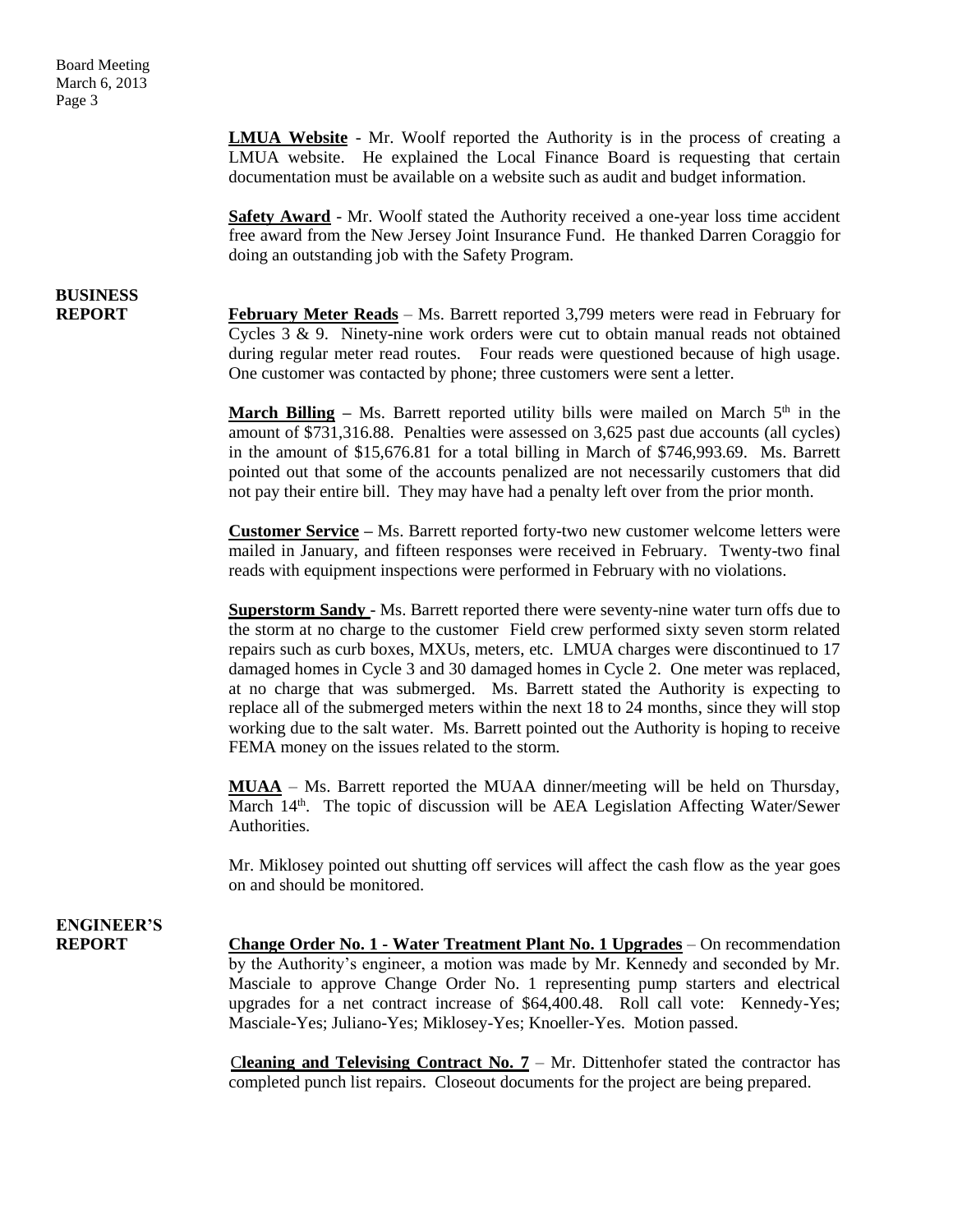**S-2 and FRB-2 Pump Station Hydraulic Comminutor** – Mr. Dittenhofer stated a notice to proceed was issued December 13, 2012. Submittals have been reviewed and approved. This project is scheduled to begin March  $12<sup>th</sup>$ .

**MUA Garage Property** – Mr. Dittenhofer stated site plan approval was received by the Planning Board. A Resolution approving the major site plans at this location is under completion.

Mr. Masciale asked for the status of the two wells and the plant. Mr. Dittenhofer stated the chlorine contact tank and piping has been installed. Work is going on at both of the buildings and the project should be complete at the end of May.

### **ATTORNEY'S**

**REPORT OCUA Deficiency** – Mr. Dasti stated he spoke with the attorney for the OCUA and it was agreed that this matter be arbitrated by a certified mediator. Mr. Masciale asked how much would it cost for arbitration. Mr. Dasti stated approximately \$3,000-\$5,000. Mr. Miklosey asked how an arbitrator would be selected. Mr. Dasti stated he and the OCUA attorney will jointly decide. Mr. Masciale stressed he is not in favor of splitting the difference on this issue.

> **Maintenance Garage Site Plan** – Mr. Dasti stated we appeared before the Planning Board in February and received approval for the site plan of the garage facility.

**AUDITOR'S**

**REPORT Accountant's Status Report – Month Ended January 31, 2013** – Mr. Conaty reported sewer and water user charges, expenses and revenues resulted in a favorable variance for the month. The year-end audit and Deferred Comp review has started this week, and a report will be given at the April meeting.

Mr. Miklosey stated he is dissatisfied with Ocean First Bank's handling of the \$500,000.00 loan repayment. He asked Mr. Conaty to provide to him what the payments were originally and what they are now.

#### **CORRESPONDENCE**

**Foxmoor Development, Ltd, Main Street** – Requesting relief of utility bill, due to unexplained high water usage. Based upon the available information, a waiver of a portion of the charges could not be supported. Customer will be advised to have meter tested.

Leoni King, Laurel Blvd. - Requesting relief of utility bill, due to broken water heater. Since the water from the hot water heater did not go into the sewer system, a motion was made by Mr. Kennedy and seconded by Mr. Miklosey to grant a credit adjustment on the sewer charges in the amount of \$118.80 (31,000 gallons). Roll call vote: Kennedy-Yes; Miklosey-Yes; Juliano-Yes; Masciale-Yes; Knoeller-Yes. Motion passed.

**Albert Silvestri, Middle Branch Drive** – Requesting relief of utility bill, due to leaking pipe. Since the water from the leak did not go into the sewer system, a motion was made by Mr. Kennedy and seconded by Mr. Juliano to grant a credit adjustment on the sewer charges in the amount of \$198.84 (14,000 gallons on the September bill and 49,000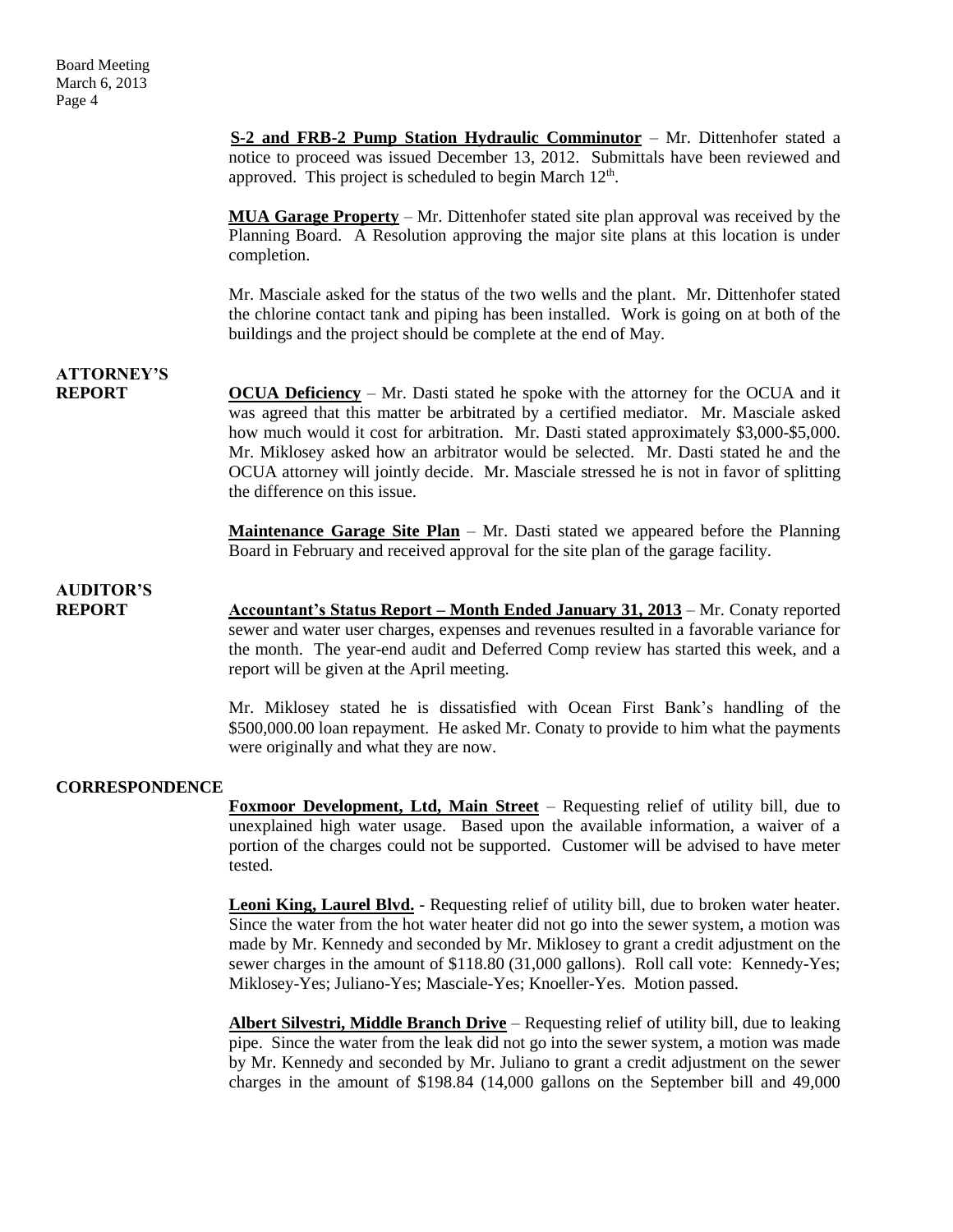Board Meeting March 6, 2013 Page 5

> gallons on the December bill). Roll call vote: Kennedy-Yes; Juliano-Yes; Miklosey-Yes; Masciale-Yes; Knoeller-Yes. Motion passed.

> **Rosemarie Goehringer, Ensign Drive** - Requesting relief of utility bill, due to unexplained high water usage. Based upon the available information, a waiver of a portion of the charges could not be supported.

# **OLD**

**BUSINESS Professional Services Agreement – Dasti, Murphy, McGuckin, Ulaky, Cherkos & Connors – Authority Attorney** – Chairman Knoeller and Secretary Kennedy executed the Professional Services Agreement between the Lacey Municipal Utilities Authority and Dasti, Murphy, McGuckin, Ulaky, Cherkos & Connors for the period from February 7, 2013 to February 5, 2014.

> **Professional Services Agreement – Forked River Medical Specialists – Authority Physicians** – Chairman Knoeller and Secretary Kennedy executed the Professional Services Agreement between the Lacey Municipal Utilities Authority and Forked River Medical Specialists for the period from February 7, 2013 to February 5, 2014.

> **Professional Services Agreement – Richard Meinders, P.C. – Authority Conflict Attorney** – Chairman Knoeller and Secretary Kennedy executed the Professional Services Agreement between the Lacey Municipal Utilities Authority and Richard Meinders, P.C. for the period from February 7, 2013 to February 5, 2014.

> **Professional Services Agreement – Remington, Vernick & Vena Engineers – Authority Engineer** – Chairman Knoeller and Secretary Kennedy executed the Professional Services Agreement between the Lacey Municipal Utilities Authority and Remington, Vernick & Vena engineers for the period from February 7, 2013 to February 5, 2014.

> **Professional Services Agreement – Birdsall Services Group – Authority Conflict Engineer** – Chairman Knoeller and Secretary Kennedy executed the Professional Services Agreement between the Lacey Municipal Utilities Authority and Birdsall Services Group for the period from February 7, 2013 to February 5, 2014.

> **Professional Services Agreement – Holman & Frenia, P.C. – Authority Auditor** – Chairman Knoeller executed the Professional Services Agreement and Deferred Compensation Plan Audit between the Lacey Municipal Utilities Authority and Holman & Frenia, P.C. for the period from February 7, 2013 to February 5, 2014.

> Mr. Nosti asked about the appointment of Bond Counsel. Mr. Knoeller stated the Authority would not be appointing Bond Counsel at this time. If one is needed in the future, the Authority would go out to bid for one.

**NEW** 

**BUSINESS EPA Inspection** – Mr. Miklosey asked Mr. Woolf to comment on the recent EPA inspections. Mr. Woolf explained annually, the EPA inspects the sewer and water systems. A problem area exists on Fairview Lane, where there are marshy conditions causing the manholes to settle, and the pitch is causing sewer back-ups. He reported this issue to the NJDEP. The EPA notified the Authority to make corrective action.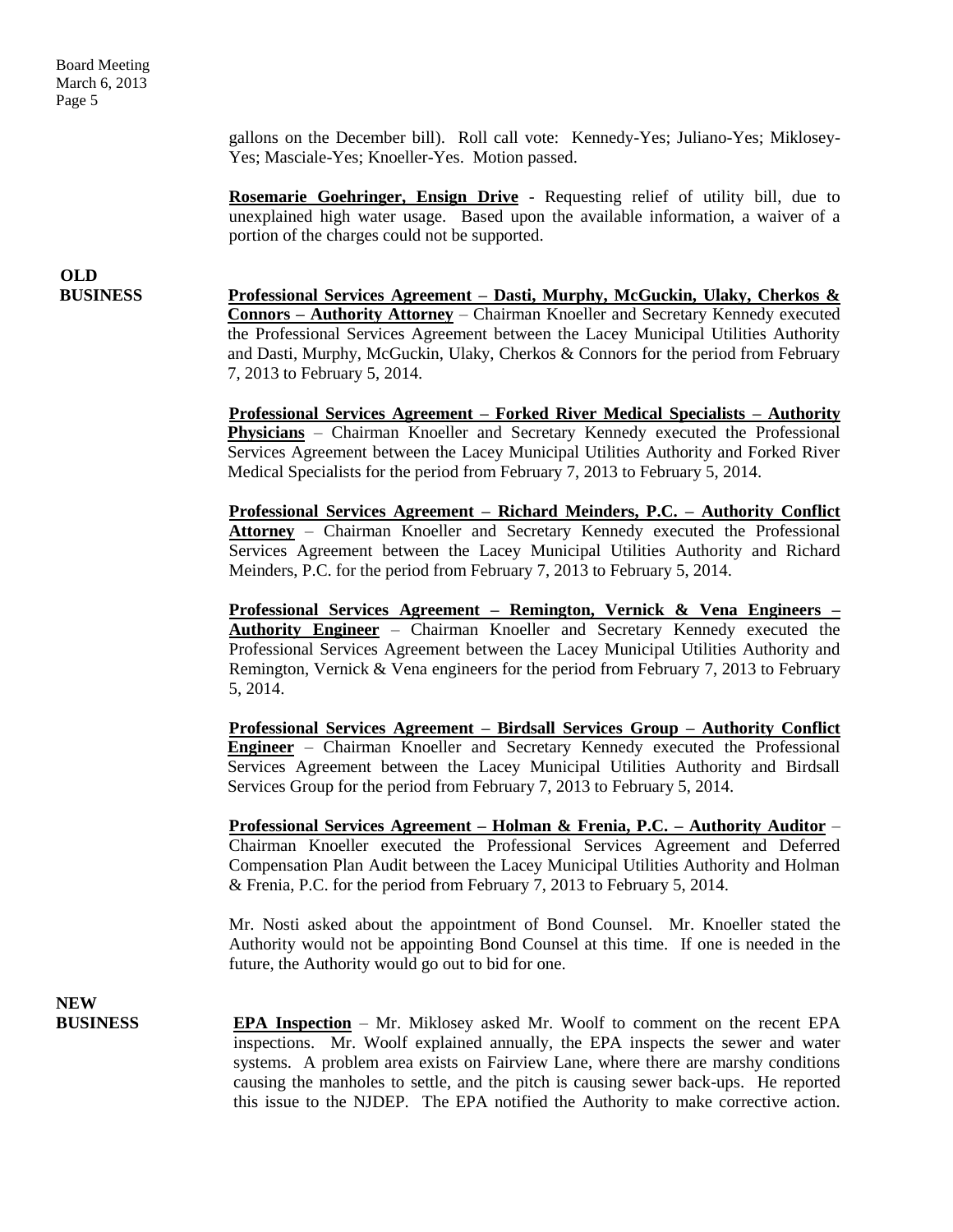Mr. Woolf stated the repairs are costly, therefore; he recommends monthly maintenance on these manholes. Additionally, a pump station was inspected and there was evidence of grease. The Authority had instituted a grease trap inspection program, which has been successful. Mr. Woolf will submit a letter to the EPA with a course of action in rectifying these issues. In regards to the Fairview Lane issue, Mr. Knoeller stated repairs should be a cooperative effort with the Township. If they do road and storm drainage that would be the time to look at fixing the manholes, etc.

**LMUA Billing** – Mr. Knoeller reported he and Mr. Woolf met with Township representatives to discuss consolidation efforts between them and the Authority. They are requesting a review of the Authority's billing procedures to determine if it is feasible for the Township's tax department to do the collections the Authority presently does. Mr. Woolf will be meeting with the tax collector over the next month to discuss this issue in more detail.

### **PUBLIC BUSINESS/**

**COMMENT Regina Discenza** – Mrs. Discenza asked if the Authority would be notifying homeowners of tenant occupied properties of the water shut-off policy. Ms. Barrett stated utility bills are mailed to the homeowner, however, a homeowner can submit a request in writing that the utility bill be mailed to the tenant.

> Mrs. Discenza asked about meter tampering, pointing out an individual can turn the meter back on after it is shut-off. Mr. Knoeller stated the Authority has a \$500.00 meter tampering policy in place. Mr. Woolf added there is also a locking curb box cap that will be installed.

> **Bill Moss** – Mr. Moss was present to ask for clarification in why the Authority instituted a 4% water rate increase, even though it received \$714,507.28 from the Township for the tax lien sale. Mr. Woolf stated they are two separate issues. He explained the money received from the tax lien sale is money that was owed to the Authority from the delinquent accounts from 2012. The 4% water rate increase was needed to insure the Authority had enough revenue to support the expenses in the operating budget. Mr. Conaty further explained essentially the Authority laid out the money for the delinquent accounts in 2012. Therefore, the Authority was owed this money. The rate increase was needed because to cover costs on the water side of the budget, which was running a deficit.

> Mr. Moss asked what the Authority did with the money received from the tax lien sale. Mr. Knoeller stated it was put back into the operating budget. He pointed out it was not a surplus, it was recovered funds that the Authority anticipated in receiving during that budgetary year.

## **PAYMENT OF**

**VOUCHERS** WHEREAS, the members of the Lacey Municipal Utilities Authority carefully examined all vouchers presented for payment of claims;

> **NOW, THEREFORE, BE IT RESOLVED** by the Lacey Municipal Utilities Authority that: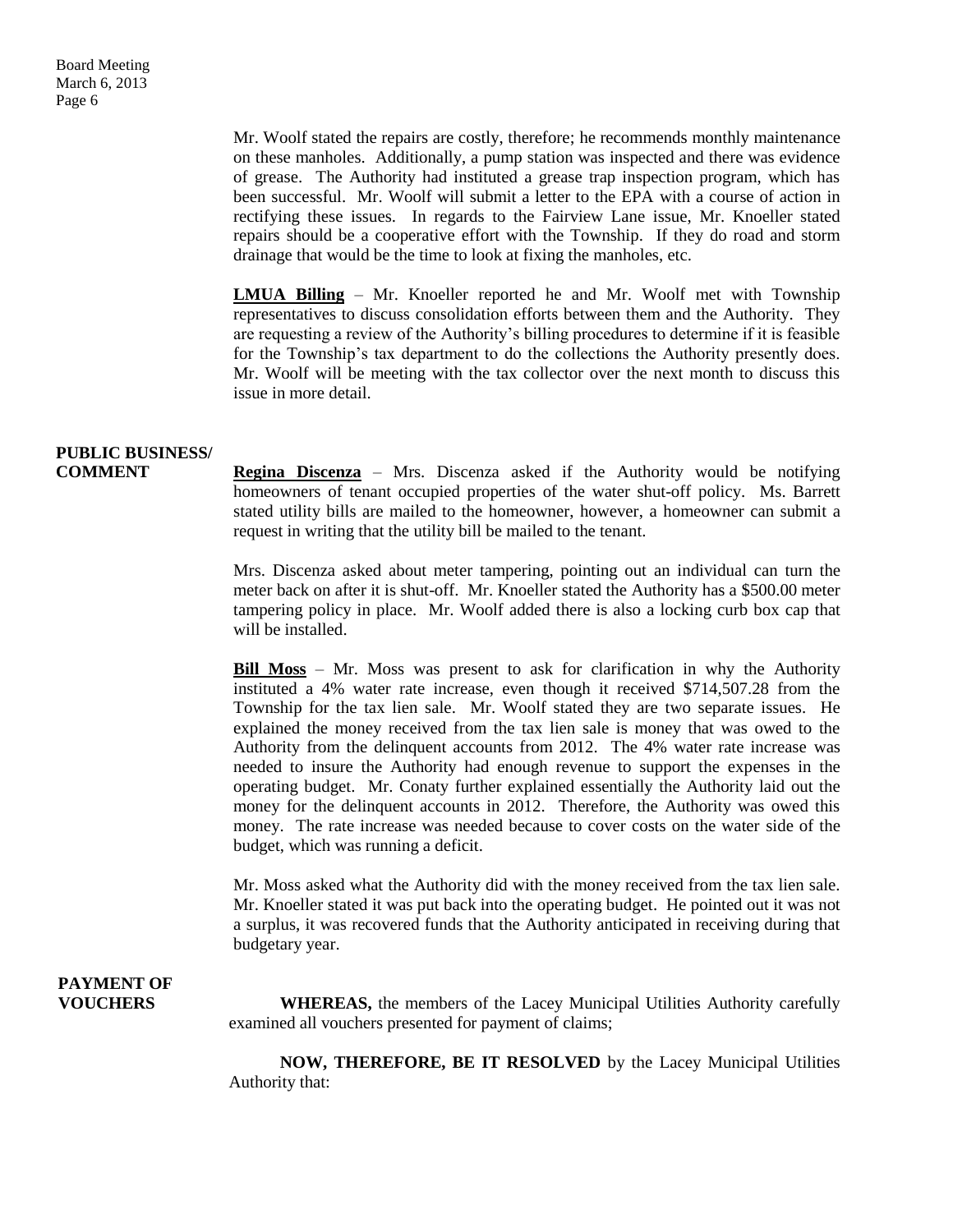1. Said vouchers in the sum of \$909,901.62 be same are hereby approved to be

paid.

2. Said vouchers are listed on the attached computer check register.

A motion was made by Mr. Kennedy and seconded by Mr. Miklosey to adopt the above resolution. Roll call vote: Kennedy-Yes; Miklosey-Yes; Juliano-Yes, but abstains on Eastern Warehouse Distributors; Masciale-Yes; Knoeller-Yes. Motion passed.

**ADJOURNMENT** There being no further business to discuss, the meeting was adjourned at 7:40 p.m.

Respectfully submitted,

Michele Kennedy Secretary